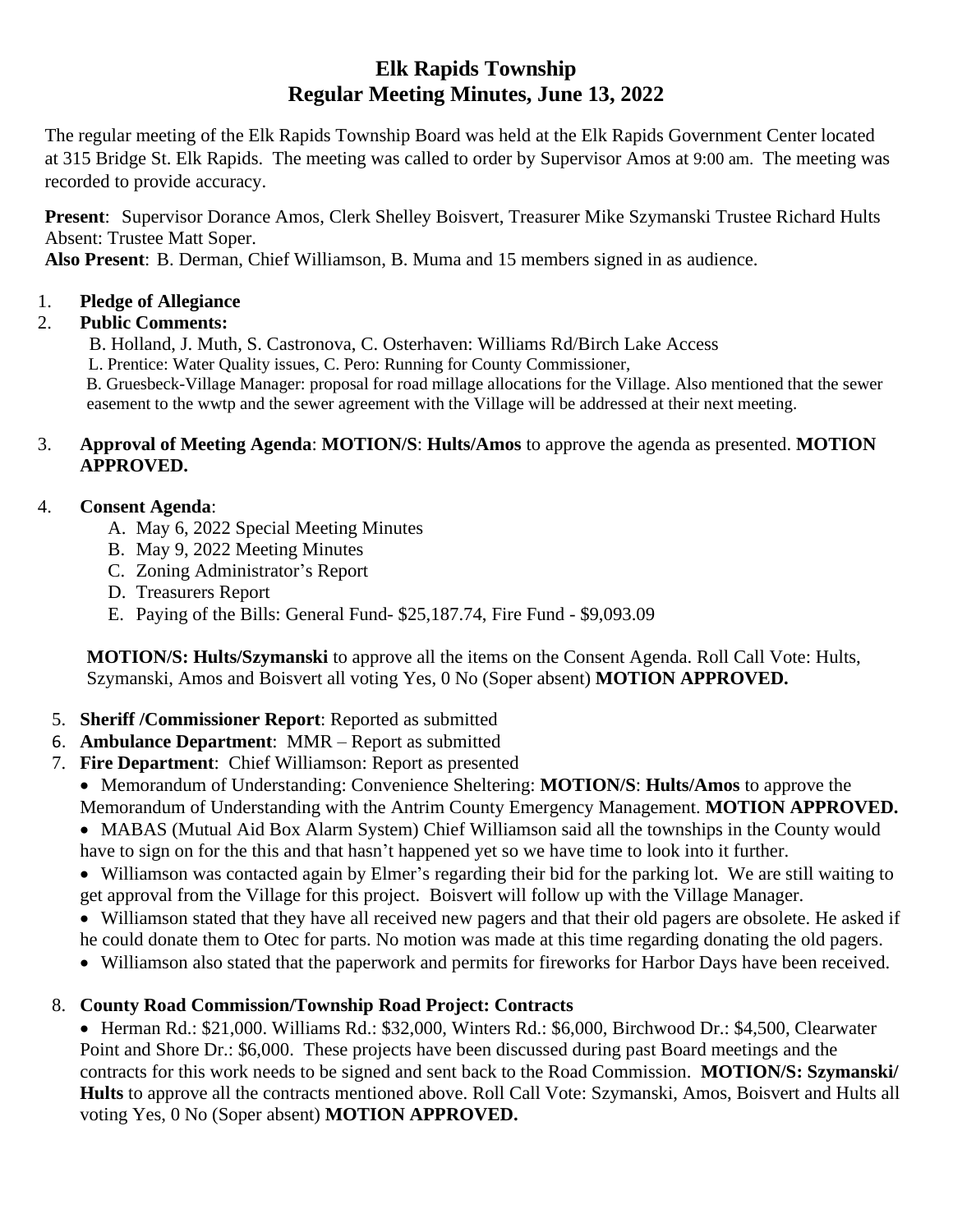### 8**. County Road Commission/Township Road Project: Contracts** *Continued*

- Birch Lake Rd Access:
	- ➢ Original Contract with County Road Commission
	- ➢ Violation Notice Zoning Ordinance, dated May 19, 2022
	- ➢ Letter: Larry Nix, Zoning Administrator
	- ➢ Proposed Plan for Tree Planting
	- $\blacktriangleright$  Quote for Trees 365 Outdoor: \$4,975.00

Township attorney B. Derman spoke about the project and violation notice. Derman doesn't believe there is a violation based on the understanding that this was a public improvement for road maintenance and the Road Commission is exempt from local regulations according to essential services in our zoning ordinance.

Hults stated the Board was presented with this engineered proposal and contract from Burt Thompson at the Antrim County Road Commission last month. The Board addressed his recommendations and proceeded to move forward with the project. It was not a random act.

Amos stated that as Supervisor, he is responsible for the Road Commission road views and that he and B. Thompson take a ride around the Township each year to see what may need to be done. He said that we are lucky enough to be at the stage where our jobs are preventative measures and we try to maintain the roads throughout the whole township in that preventative manner. He brought these projects in front of the Board. The Board had the decision to make whether to move forward with these projects or not. We researched it, and had always planned to replant trees. There was no plan to go in and destroy the property. We like to see it utilized for public use.

**MOTION/S: Hults/Amos** to proceed with the proposal from 365 Outdoor Maintenance for the planting of 10 trees as described in their quote. Roll Call Vote: Boisvert-No, Hults-Yes, Szymanski-Yes, Amos-Yes. (Soper absent) **MOTION APPROVED.**

- 9. **Township Sewer**: B. Muma-Performance Engineering. Sewer project update.
	- Performance Engineering Invoice: \$2,993.50. **MOTION/S**: **Boisvert/Szymanski** to approve invoice in the amount of \$2,993.50. Roll Call Vote: Hults, Szymanski, Amos and Boisvert all voting Yes, 0 No. (Soper absent) **MOTION APPROVED.**
	- Miller Canfield Invoice: \$10,500. **MOTION/S: Hults/Boisvert** to approve the invoice from Miller Canfield in the amount of \$10,500. Roll Call Vote: Szymanski, Amos, Boisvert, Hults all voting Yes, 0 No. (Soper absent) **MOTION APPROVED.**
	- Municipal Advisory Council Fee Invoice: \$500. **MOTION/S**: **Boisvert/Hults** to approve the invoice from Municipal Advisory Council in the amount of \$500.00. Roll Call Vote: Amos, Boisvert, Hults, Szymanski all voting Yes, 0 No. (Soper absent) **MOTION APPROVED.**
	- Request to Village for Sewer Easement to the Plant: B. Gruesbeck, Village Manager stated that this easement request will go in front of the Council at their next meeting.